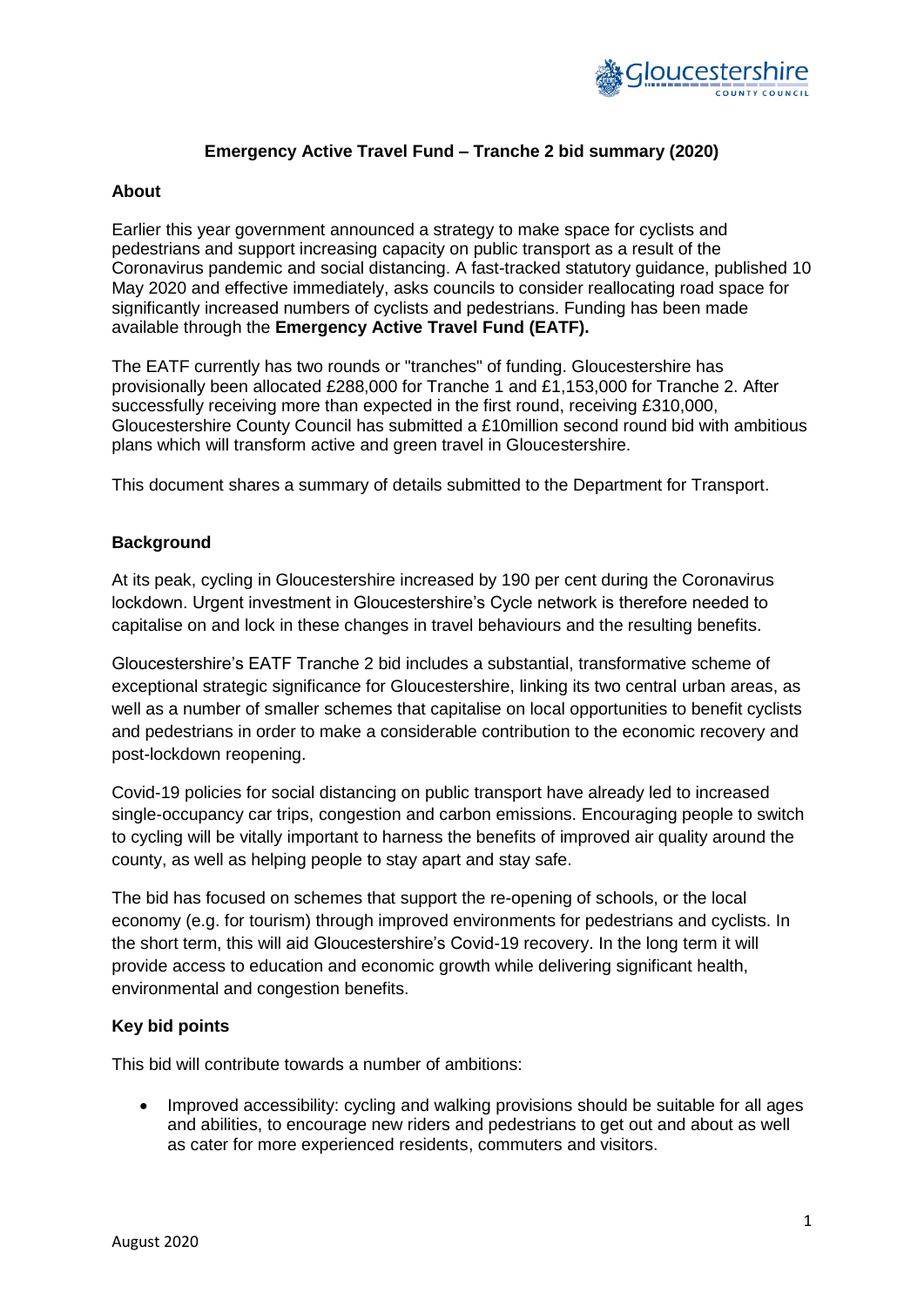

- Improved connectivity: these proposals build on the existing national cycle routes in Gloucestershire, and deliver our Local Cycling and Walking investment Plan (LCWIP) ambitions, helping to connect more residents, amenities and places of employment. It also links to key pubic transport access points, including Cheltenham and Gloucester stations.
- Greener Transport: significant carbon reduction benefits health and wellbeing as well as tackling climate change and poor air quality. In 2019 the county council announced a climate action plan for Gloucestershire to become a carbon neutral county by 2050.
- Boost the economy: allowing residents, commuters and visitors to safely social distance is vital to restarting our local economy as Gloucestershire recovers from the Coronavirus pandemic. We know that, globally, cycling delivers substantially more economic value to local retailers than driving. There are significant longer term benefits to green transport options and tourism. Improving air quality and reducing congestion will make popular tourist destinations in both urban and rural areas more attractive. Improving connectivity and accessibility will encourage active and climate conscious tourism.

# **Bid Proposal**

The bid is split up into five schemes which echo our strategic network ambitions and are believed to have the greatest level of impact for Gloucestershire:

### Gloucester to Cheltenham Cycle way (B4063)

It has long been considered a barrier to economic, environmental and wellbeing growth that there is no clear, fast and direct cycle way between Gloucester and Cheltenham. They are the two main economic hubs in Gloucestershire and therefore draw in substantial numbers of commuters generating significant congestion and pollution. This highlights a demand for sustainable transport infrastructure linking Gloucestershire's two largest urban centres.

The A40 corridor is so congested that even the express bus service is scheduled to take over 50 minutes between Cheltenham and Gloucester in the peak period. Currently there is no route for cyclists, as the A40 linking Cheltenham and Gloucester is unsafe for cyclists due to its segregated junctions, high traffic volumes and speed. Providing a high quality route for cyclists and walking along the existing B4063 which runs parallel to the A40 will for the first time provide a viable fast, convenient and safe route for cycling between Cheltenham and Gloucester.

The scheme will follow the path of the B4063 through the villages of Churchdown and Staverton. It will provide an attractive, flat route and acts as a core connection from which to develop a complete cycling network that joins the two primary economic centres in Gloucestershire.

Key points:

 A permanent continuous corridor of walking and cycling facilities for all abilities along the B4063 between Cheltenham and Gloucester will provide quicker journey times for cyclists than can be achieved by bus and at peak times by car.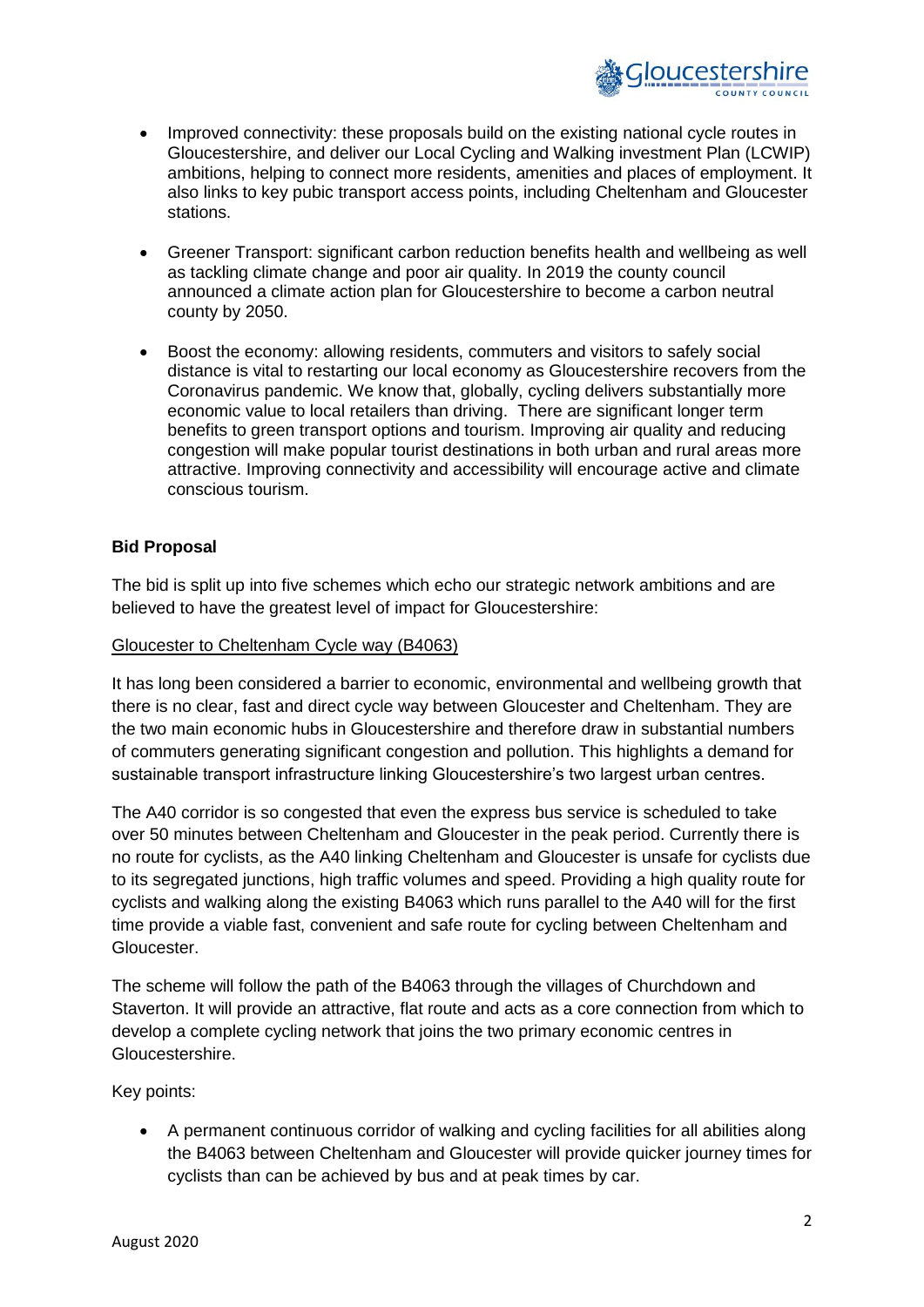

- Creating a central spine of continuous active travel infrastructure between Cheltenham and Gloucester will be the backbone of Gloucestershire's emerging walking and cycling network.
- Includes re-allocation of road space, improvements to existing facilities, signal improvements and other interventions.
- Reducing traffic congestion and overcrowding on Gloucestershire's most popular bus routes.
- Potential threefold increase of cycling on B4063 proposed scheme (DfT Propensity to Cycle (PtC) tool).
- Continues the Tranche 1 London Road (B4063) work.

Highways England has developed the scheme up to the end of preliminary design stage, and funding has been secured for £1.165millon of further detailed design costs. Highways England has allocated £5million of construction costs; however, there is currently a budget shortfall of circa £5.4m to deliver the scheme in its entirety. The revised design for this scheme will take account of latest guidance, specifically the cycle infrastructure design (LTN 1/20) published in July 2020.

While the B4063 scheme is a standalone scheme, the whole purpose of it is to provide the initial building block of a comprehensive cycling network across the county.

The proposed scheme will directly link to the £1.6m West Cheltenham Walking and Cycling Infrastructure Scheme (WCWCI) that was recently approved by the GFirst LEP Board and which benefits GCHQ and the proposed Cyber Central development, with its proposed 1,100 homes and 7,500 jobs. A further c. 575 homes are planned in other developments along the route. In total, the adopted Joint Core Strategy (JCS) identified c.9,000 homes and c. 100 hectares of employment land in the strategic allocations for the north-west and west of Cheltenham.

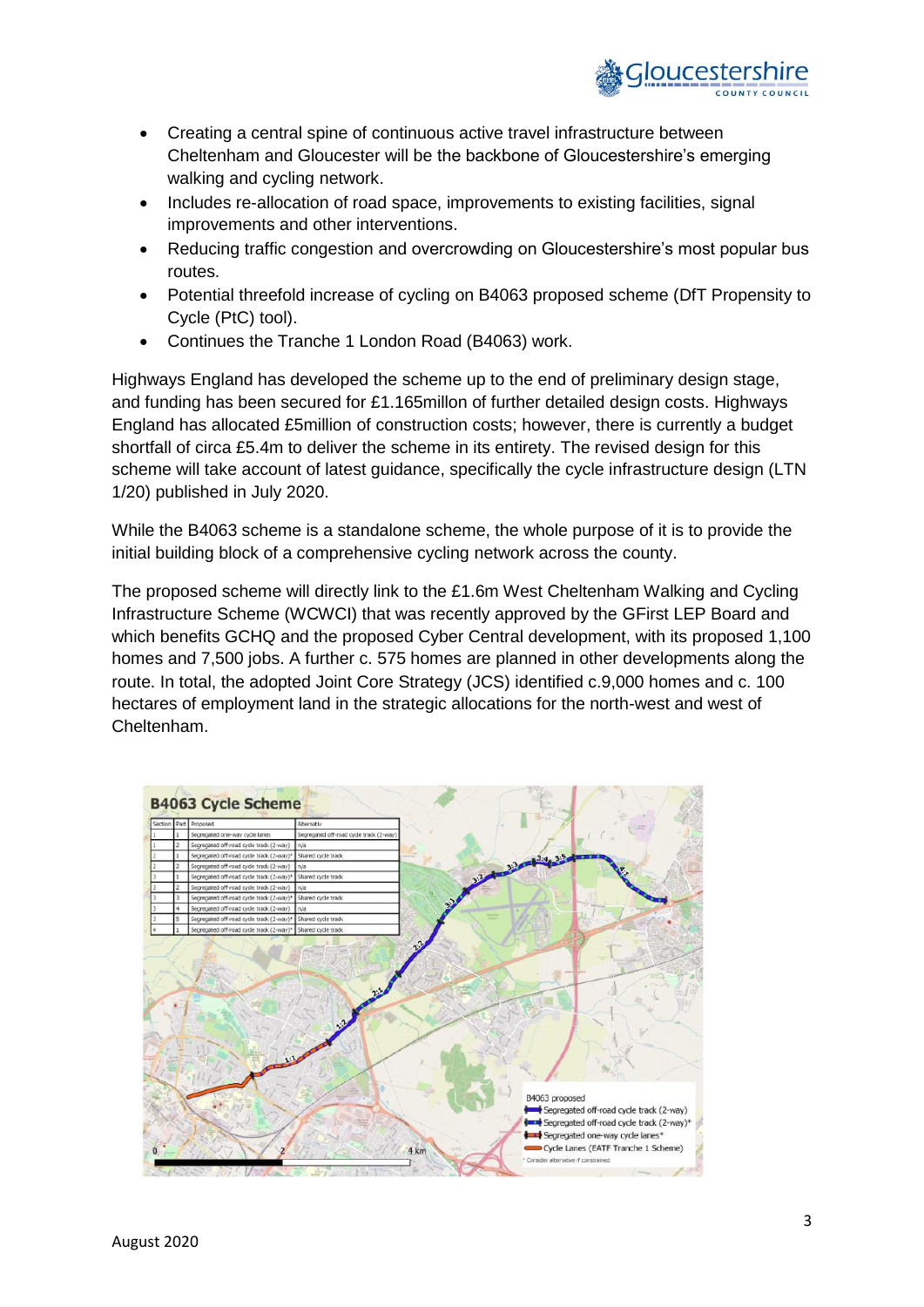

# The Central Severn Vale (LCWIP)

The delivery of a central spine of cycle infrastructure (outlined above) which links Gloucestershire's two major centres, a distance of only six miles, will be a major catalyst to deliver change and pivotal to enabling a growing network of cycle routes as outlined in Gloucestershire's Local Cycling and Walking Plan (LCWIP). The Tranche 2 criteria specifically encouraged including LCWIPs in the proposals.

# *What is LCWIP?*

Local Cycling and Walking Infrastructure Plans (LCWIPs) set out the strategic approach to identifying long-term cycling and walking improvements, and make the case for future investment through funding bids and by informing discussions with developers. Our LCWIP has the ability to reduce congestion on one of the business urban corridors in Gloucestershire and will also reduce overcrowding on the county's most popular bus routes.

The Cheltenham and Gloucester LCWIP report and network maps identify primary corridors along which high levels of cycling are anticipated, linking residential areas with the town and city centres. These proposals performed very well when mapped on the DfT cycle way prioritisation tool.

Key points:

- This package of changes complements the B4063 scheme and will put in place walking and cycling improvements already identified in Gloucestershire.
- In Cheltenham the proposals will focus on Tewkesbury Road, High Street and Gloucester Road.
- In Gloucester the focus will be on linking the canal towpath to the city centre and London Road, with widened cycle lanes and footpaths on Southgate Street and other measures to remove barriers to cycling on Llanthony Road.
- Improving connectivity and residential access to cycle routes which already exist through the county will benefit user groups of all abilities in the centre of Cheltenham and Gloucester, reducing congestion and enabling environmental and health benefits.
- Further background and information to these proposals is available at [https://www.gloucestershire.gov.uk/transport/gloucestershires-local-transport-plan-](https://www.gloucestershire.gov.uk/transport/gloucestershires-local-transport-plan-2015-2031/local-cycling-and-walking-infrastructure-plans/)[2015-2031/local-cycling-and-walking-infrastructure-plans/](https://www.gloucestershire.gov.uk/transport/gloucestershires-local-transport-plan-2015-2031/local-cycling-and-walking-infrastructure-plans/)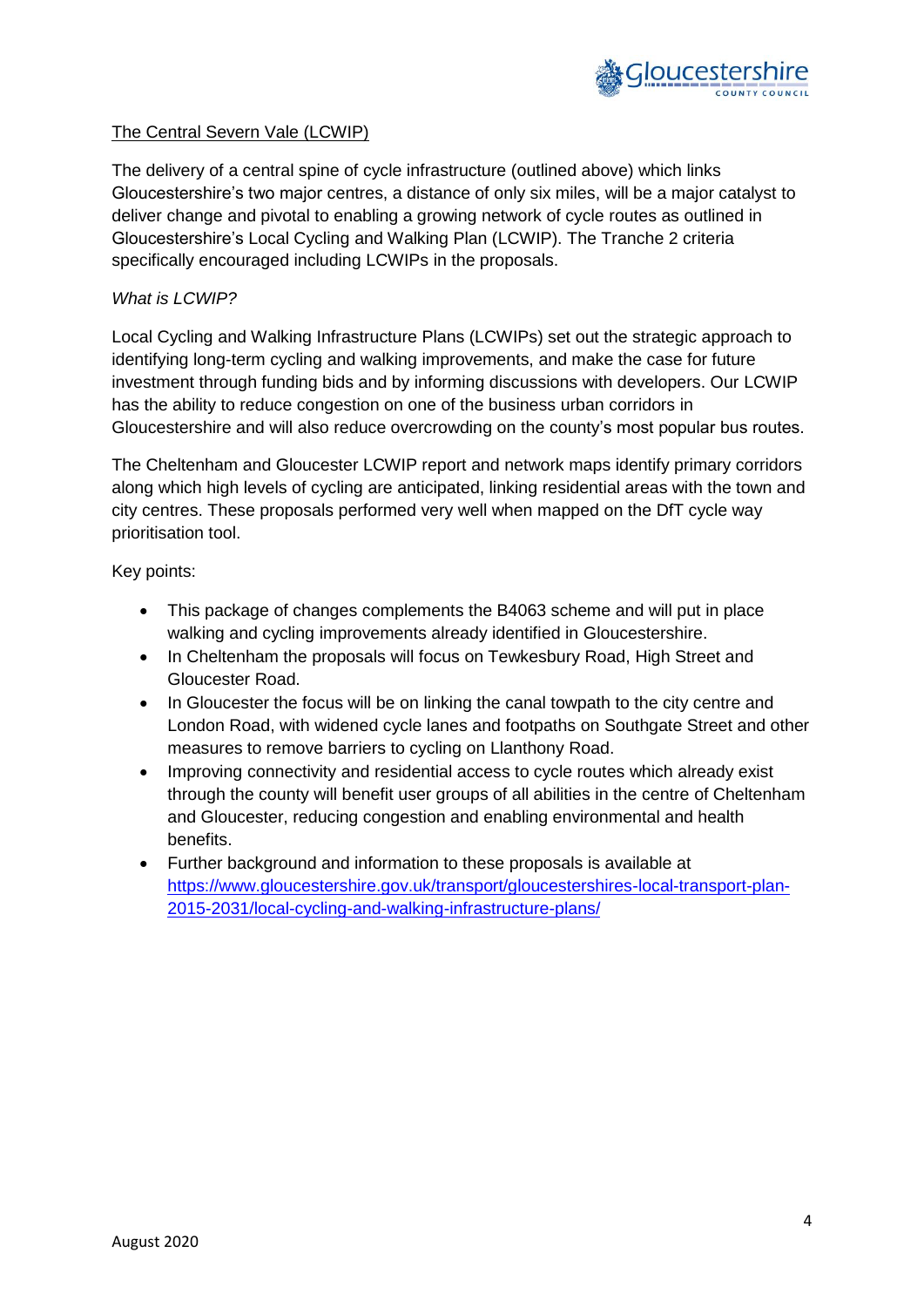

### Tewkesbury connections

The Newtown Cycle Link Cycle Track is one of the most heavily used cycle links in Gloucestershire, providing vital links between the Ashchurch, Newtown and Mitton residential developments with wider access to Tewkesbury town centre. This includes amenities at the local supermarket (where the current off road facility ends) and Tewkesbury Primary School. Pedestrians and cyclists use the off road facility on a daily basis demonstrating a strong demand, however the western extent of the facility is poorly served with a lack of continuity into the town centre and the nearby primary school.

The Tewkesbury and Ashchurch areas will experience significant development over the next ten years in accordance with the Joint Core Strategy (JCS), which identifies the need for 8000 new homes. This route will serve the new residents accessing the town centre.

### Key points:

- Extending the existing Newtown cycle link further towards Tewkesbury town centre
- Widening the pavement to create a segregated cycle way
- Connecting more of Newtown, Northway and Ashchurch with Tewkesbury C of E Primary School.
- Permanent changes will particularly support the re-opening of schools and trips to local businesses.
- Upgrading the facility to meet predicted local demand

# Stroud town centre

The Stroud walking and cycling access improvements scheme is composed of two main elements;

- Golden Valley Route (A419) a step change in walking and cycling access to Stroud Town Centre (and station) from the east; and
- Cainscross Road segregated cycle lanes upgrades to existing cycle lanes to provide a segregated cycle route into Stroud from the west.

The route lies on the Gloucestershire Strategic cycle route as set out in the Local Transport Plan.

Key points:

- Improving connectivity east to west in Stroud by providing a missing walking and cycling link between existing traffic free route and town centre;
- Segregated cycle ways and improved pedestrian priority at crossing points
- Permanent re-allocation of road space to walking and cycling, and traffic calming design:
- New crossings/junctions with design priority to cycles and pedestrians;

Provision of segregated facilities on this route will make it safer and more comfortable to all cyclists and will permanently allocate the road space to the exclusive use of bikes.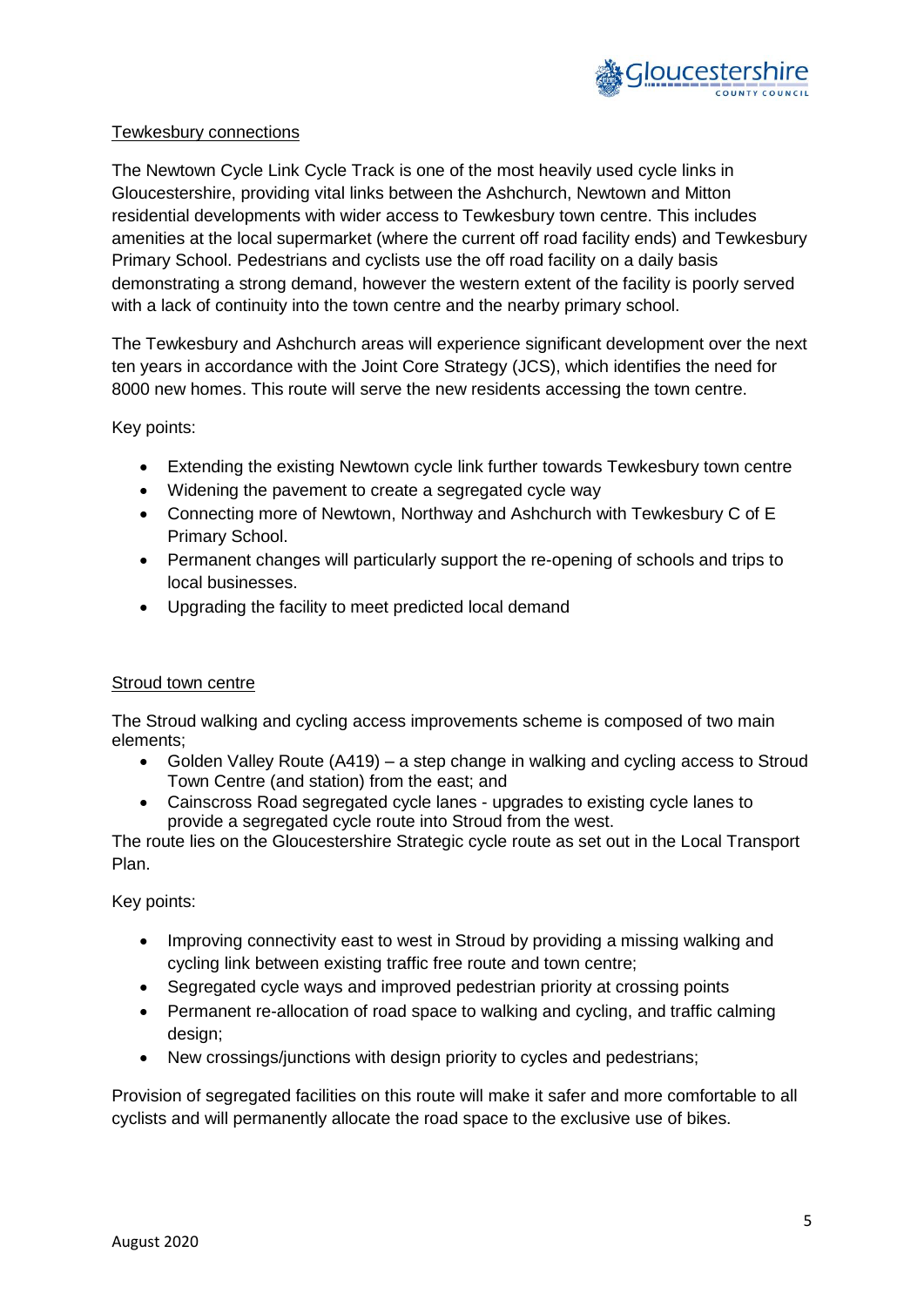

# Rural connections

As typical for a predominantly rural county<sup>1</sup>, well over 50% of people in Gloucestershire commute by car though up to 60% of commuters (depending on the district) have less than 5km journey to work; a distance considered 'easy' by cycling advocacy groups.

Rural and small town areas have potential to be opened up as cycling areas, if the right infrastructure interventions are provided at the right time and place. In these locations, links between schools, residential areas, shopping and leisure facilities can create a sustainable local community. With the emergence of e-bikes, cycling will become an increasingly viable mode of transport for longer, rural trips – provided that adequate cycle infrastructure is in place. Two key places have been identified to deliver cycling infrastructure: Lydney to Parkend in the Forest of Dean, and Moreton-in-Marsh in Cotswolds.

Lydney to Parkend key points:

- This route provides connections for the populations of Lydney, Parkend, Whitecroft and Bream (population c15,000) with a 5.5km off road route.
- Strategically it connects with businesses centrally located with Lydney and the mainline rail station.
- Economically it connects with Whitemead Forest Park, Pedalabikeway, Dean Forest Heritage Railway, central forest tourism locations as well as a wealth of hospitality businesses.
- Provides safe accessible off road connections between Parkend, Whitecroft and Bream, also connecting with the catchment secondary school Dean Academy.

The PtC analysis suggests that high quality improvements to cycling infrastructure could increase cycling levels in Lydney from c.5% and less than 1% in Parkend to between 10- 14% in Lydney and 7-9% in Parkend.

Moreton-in-Marsh key points:

- Scheme has been designed to support the high density of local businesses, retail outlets and listed buildings which draw tourists in the Cotswolds District and within the county.
- Supporting the high number of pedestrians near the A44 and helping local residents and visitors and improve access to schools, shops and the local railway station.
- Improving crossing facilities with dropped kerbs and tactile paving on the main routes through the town.
- New short footway section to connect St Davids C of E Primary School.
- Providing cycle parking shelters and stands at various locations around the town.

These changes will support local walking and cycling trips as well as tourism in the Cotswolds and Forest of Dean.

**<sup>.</sup>** <sup>1</sup>[https://www.gloucestershire.gov.uk/media/1521013/overview\\_-\\_environment\\_-\\_2017\\_v2-17.pdf](https://www.gloucestershire.gov.uk/media/1521013/overview_-_environment_-_2017_v2-17.pdf)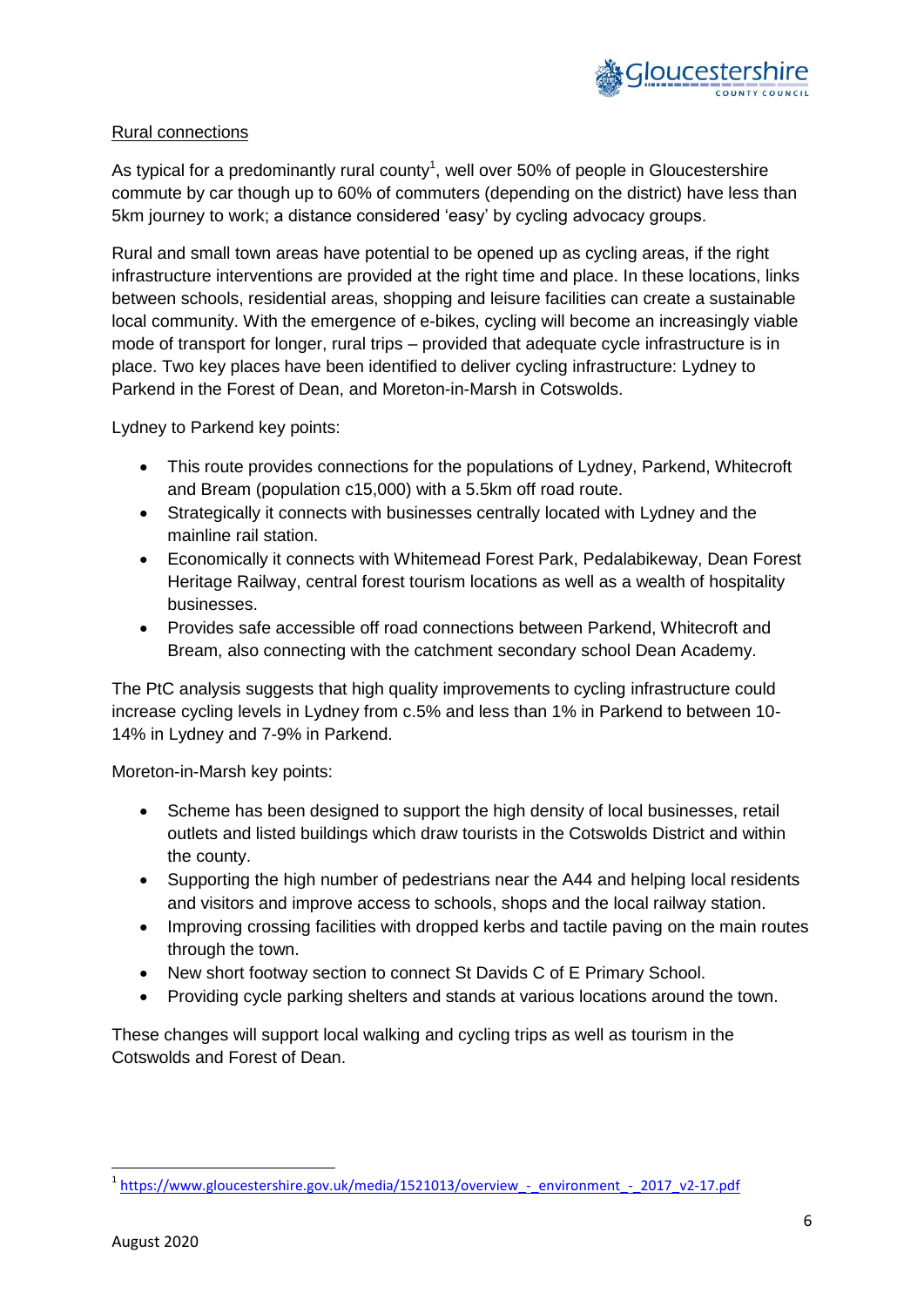

### **Funding Ask**

Gloucestershire County Council has sought over £10m from the DfT's Emergency Active Travel Fund. These cost estimates are high level only and more work needs to be done to fully design the schemes and understand costs.

*Estimated* cost break down for this bid is as follows;

#### 1. **B4063 Cycle Improvements scheme:**

£5,441,000 requested from the Emergency Active Travel Fund, Tranche 2 £6,165,000 other public sector funding (already identified, subject to leverage)

#### **Total Scheme Cost - £11,606,000**

\*Note that funds from both EATF and the other committed sources (Highways England) are apportioned across all sections. We would seek to develop all sections in parallel to ensure that the whole project, and not discrete sections, can be delivered as quickly as possible to achieve economies of scale and efficiencies during construction. However, if funding only became available for a limited number of sections, these could be delivered while funding for subsequent phases is secured.

#### **Cost breakdown by section:**

Section 1: £ 2,558,340 TOTAL

- EATF ask: £ 1,033,340
- Other funding secured: £1,541,250

#### Section 2: £ 3,096,940 TOTAL

- EATF ask: £ 1,571,940
- Other funding secured: £1,541,250

### Section 3: £ 2,814,300 TOTAL

- EATF ask: £ 1,289,300
- Other funding secured: £1,541,250

### Section 4: £ 3,071,420 TOTAL

- EATF ask: £ 1,546,420
- Other funding secured: £1,541,250

#### 2. **Implementing the Central Severn Vale LCWIP: £936,500 (TOTAL)**

- Cheltenham element: £248,500
- Gloucester element: £688,000

# 3. **Tewkesbury connections: £225,000 (TOTAL)**

### 4. **Stroud cycling improvements: £1,990,000 (TOTAL)**

- Golden Valley Route, segment 1 including Dr Newton's Way link: £1,915,000
- Cainscross Road segregated cycle lanes: £75,000

# 5. **Rural connectivity: £1,692,000 (TOTAL)**

- Lydney to Parkend: £1,300,000
- Moreton-in-Marsh: £392,000

# **Total DfT funding sought: £10,284,500**